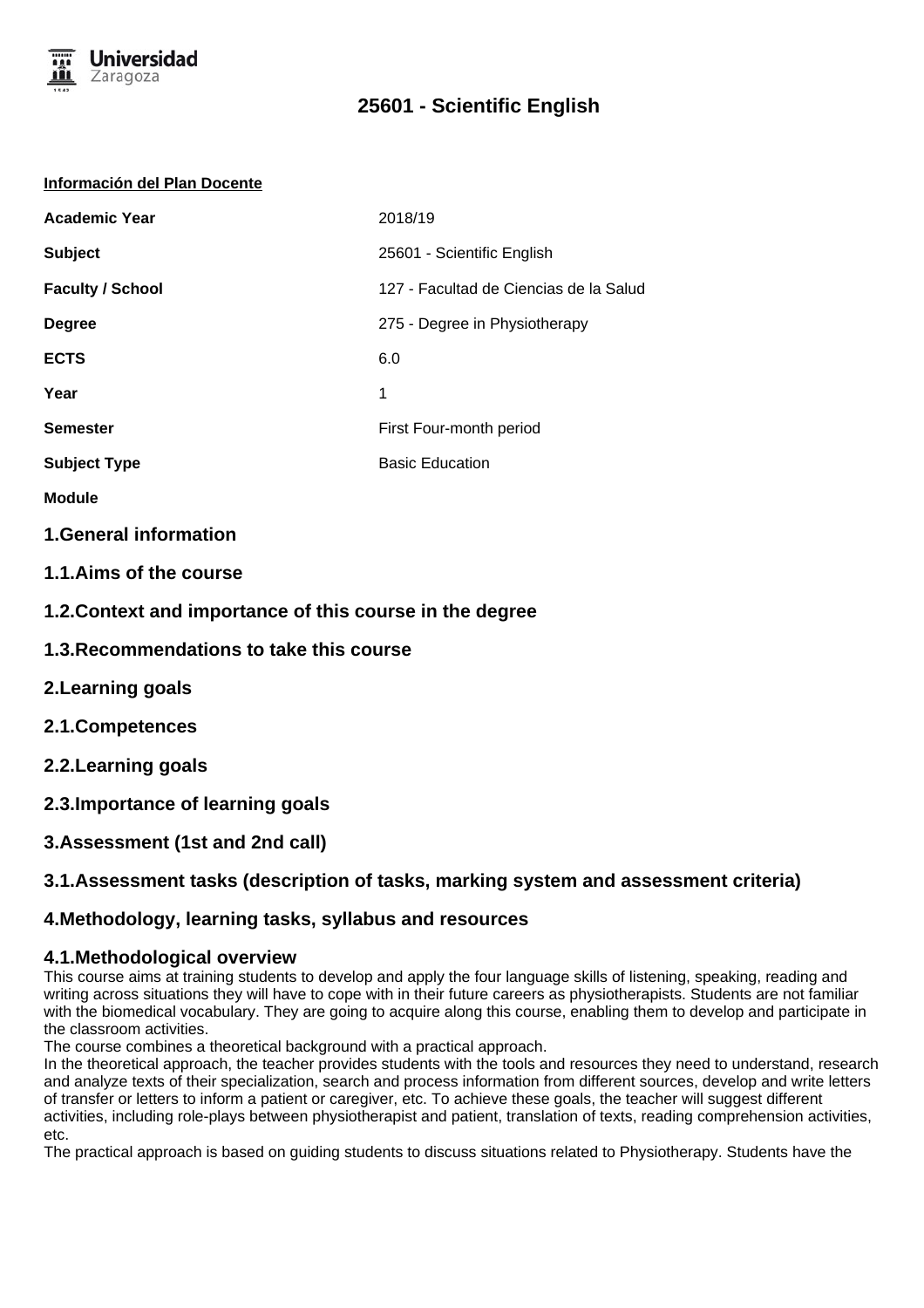

opportunity to put into practice the knowledge they have acquired during the theoretical sessions. The teacher provides students with tools and resources they need to communicate fluently in specific situations, such as online resources to improve pronunciation in English, strategies to facilitate communication with patients, etc., as well as tools for the development of the project they have to present orally at the end of the course.

This course is basically focused on practice and will contribute to broaden the students' knowledge during their future careers, since the specialized literature is mainly published in English.

## **4.2.Learning tasks**

The learning process designed for Scientific English for Physiotherapy is structured as follows:

#### **Lectures**

The teacher explains the theoretical foundations with the support of photocopies, online resources, videos, etc., and suggests activities so that students know how to apply what they have learned. Classroom activities, which are developed both individually and in groups, include role-plays about situations related to Physiotherapy , listening exercises, translation of texts, research of scientific terminology, creation of mind maps, etc. These activities will be checked in class or given to the teacher for correction.

#### **Practice sessions**

In small groups, students will engage in some debates and carry out different activities on topics related to Physiotherapy. These sessions aims at understanding the role of occupational therapists in several situations: working with children with special needs, people who have suffered an accident, addicted to drugs or alcohol, etc. The students' participation in practical sessions is very important, since it will count towards the final mark.

#### **Project**

During one of the practice sessions, the teacher will explain the objectives and provide students with guidance about the development of their projects. In groups of four, students will have to prepare an oral presentation about a topic related to Physiotherapy. They will have to explain the most important features of the disease (diagnosis, symptoms, treatments, etc.) or topic they have chosen, followed by a case about a specific patient. The oral presentation is expected to demonstrate that students are competent in grammar, vocabulary, pronunciation, intonation, design and originality.

#### **Individual tutoring**

The teacher will clear doubts of individual students and guide them to overcome problems during the course.

### **4.3.Syllabus**

**MASTER LESSONS**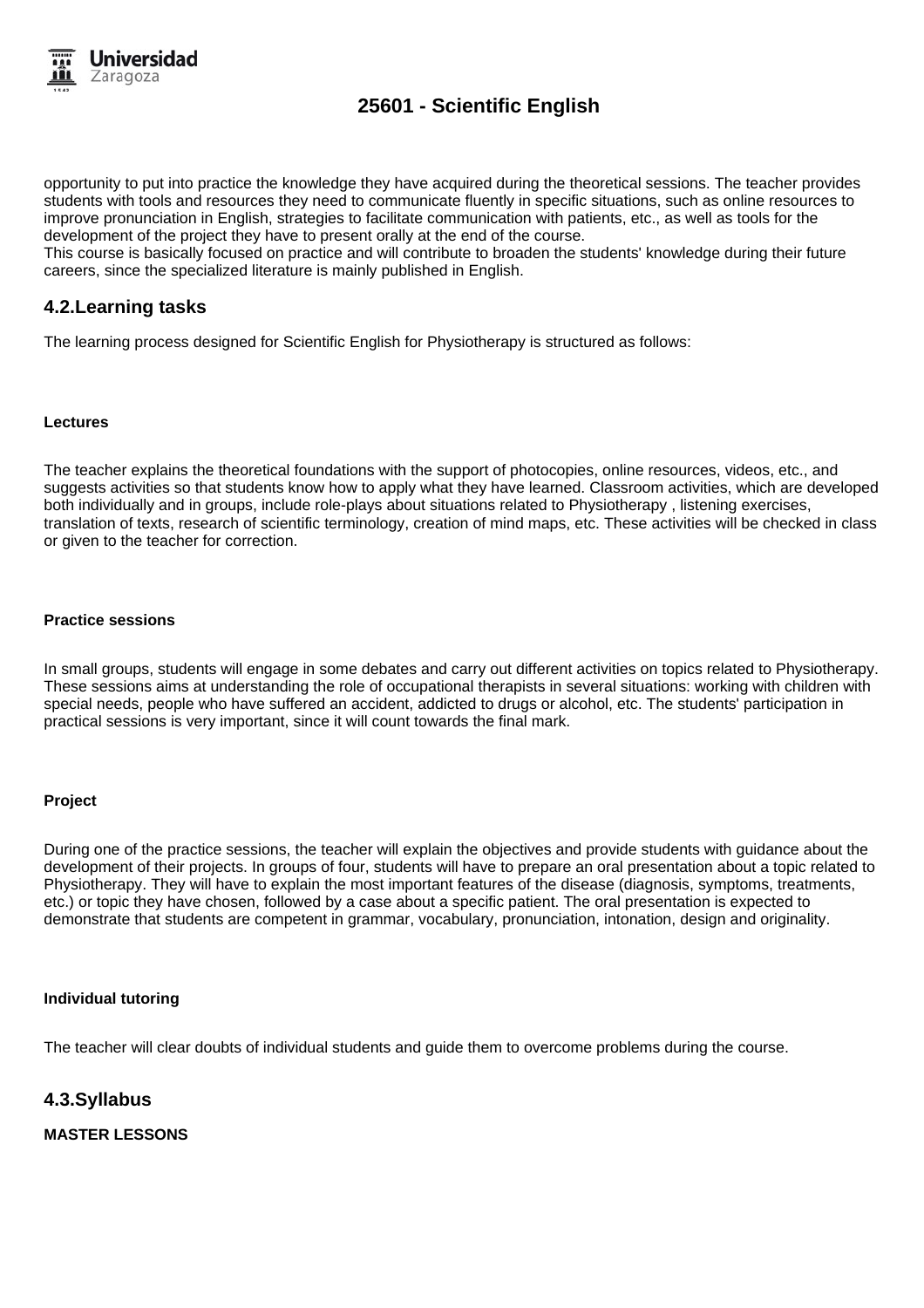

### **Phisiotherapy**

What is physiotherapy?

Conditions treated in a physical therapy department

Responsibilities of the physical therapy department

Allied Health Professionals

### **Anatomy**

Parts of the body: the skeleton, the body, the face, the insides

### Bones

Major systems and organs

Types of fractures

Anatomical terms/common words

Functions of the body

Physical examination

Direct and indirect instructions

Verbs used in instructions

## **Pain**

Differences between chronic and acute pain

Types of pain

Describing pain

Physiotherapy and sports injuries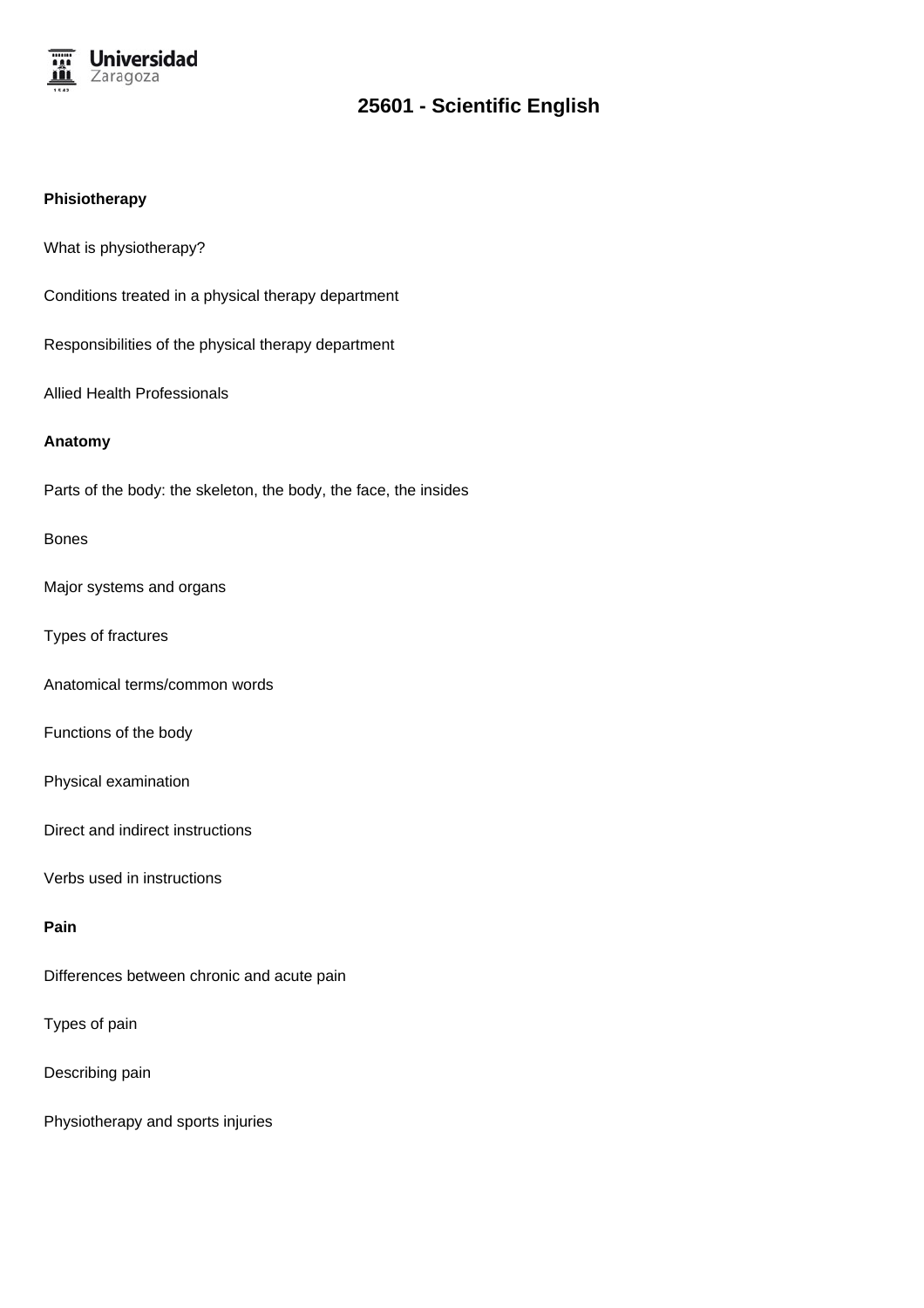

### **Anesthesia**

General anesthesia

Local anesthesia

#### **Arthritis**

What is arthritis?

Types of arthritis

Treatment for patients with arthritis

### **Listening comprehension**

Videos and lectures related to health issues

Pronunciation exercises

**Writing** 

Physiotherapy case notes

### **PRACTICE SESSIONS**

In practice sessions, students will develop skills to communicate effectively with their patients:

- 1.- Communication with patients (greet patients, introduce the physiotherapist's role and setting the agenda)
- 2.- Patient records (identify the most important components of a medical history)
- 3.- Presenting complaints
- 4.- Oral presentation

## **4.4.Course planning and calendar**

- Lectures: 2 hours per week (first semester- September to February).